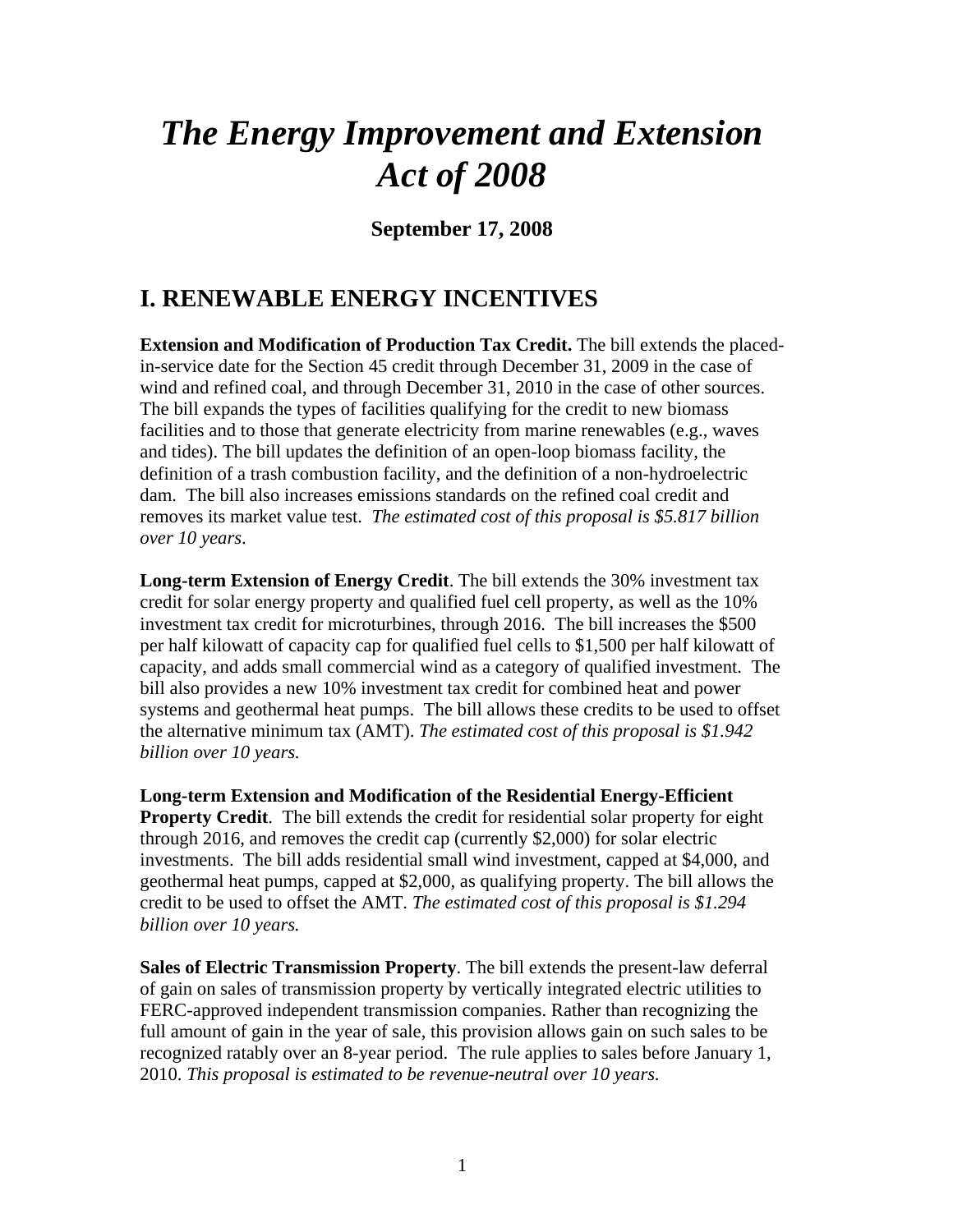**New Clean Renewable Energy Bonds ("CREBs").** The bill authorizes \$800 million of new clean renewable energy bonds to finance facilities that generate electricity from wind, closed-loop biomass, open-loop biomass, geothermal, small irrigation, qualified hydropower, landfill gas, marine renewable and trash combustion facilities. This \$800 million authorization is subdivided into thirds: 1/3 for qualifying projects of State/local/tribal governments; 1/3 for qualifying projects of public power providers; and 1/3 for qualifying projects of electric cooperatives. The bill also extends the termination date for existing CREBs by one year. *The estimated cost of this proposal is \$267 million over 10 years.* 

#### **II. CARBON MITIGATION AND COAL**

**Carbon Capture and Sequestration (CCS) Demonstration Projects**. The bill provides \$1.5 billion in new tax credits for the creation of advanced coal electricity projects (Section 48A) and certain coal gasification projects (Section 48B) that demonstrate the greatest potential for carbon capture and sequestration (CCS) technology. Of these \$1.5 billion of incentives, \$1.25 billion will be awarded to advanced coal electricity projects, and \$250 million will be awarded to coal gasification projects. These tax credits will be awarded by Treasury through an application process, with applicants that demonstrate the greatest  $CO<sub>2</sub>$  sequestration percentage receiving the highest priority. Applications will not be considered unless they can demonstrate that either their advanced coal electricity project would capture and sequester at least  $65\%$  of the facility's  $CO<sub>2</sub>$  emissions or that their coal gasification project would capture and sequester at least  $75\%$  of the facility's  $CO<sub>2</sub>$ emissions. Once these credits are awarded, recipients failing to meet these minimum levels of carbon capture and sequestration would forfeit these tax credits. The bill also clarifies that gasification projects producing transportation grade liquid fuels are eligible under Section 48B. *The estimated cost of this proposal is \$1.424 billion over 10 years.* 

**Solvency for the Black Lung Disability Trust Fund.** The bill would enact the President's FY 2009 proposal to bring the Black Lung Disability Trust Fund out of debt. Under current law, an excise tax is imposed on coal at a rate of \$1.10 per ton for coal from underground mines and \$0.55 per ton for coal from surface mines (the aggregate tax per ton capped at 4.4% of the amount sold by the producer). Receipts from this tax are deposited in the Black Lung Disability Trust Fund, which is used to pay compensation, medical and survivor benefits to eligible miners and survivors and to cover costs of program administration. The Trust Fund is permitted to borrow from the General Fund any amounts necessary to make authorized expenditures if excise tax receipts do not provide sufficient funding. Reduced rates of excise tax apply after the earlier of December 31, 2013 or the date on which the Black Lung Disability Trust Fund has repaid, with interest, all amounts borrowed from the general fund of the Treasury. The President's Budget proposes that the current excise tax rate should continue to apply beyond 2013 until all amounts borrowed from the general fund of the Treasury have been repaid with interest. After repayment, the reduced excise tax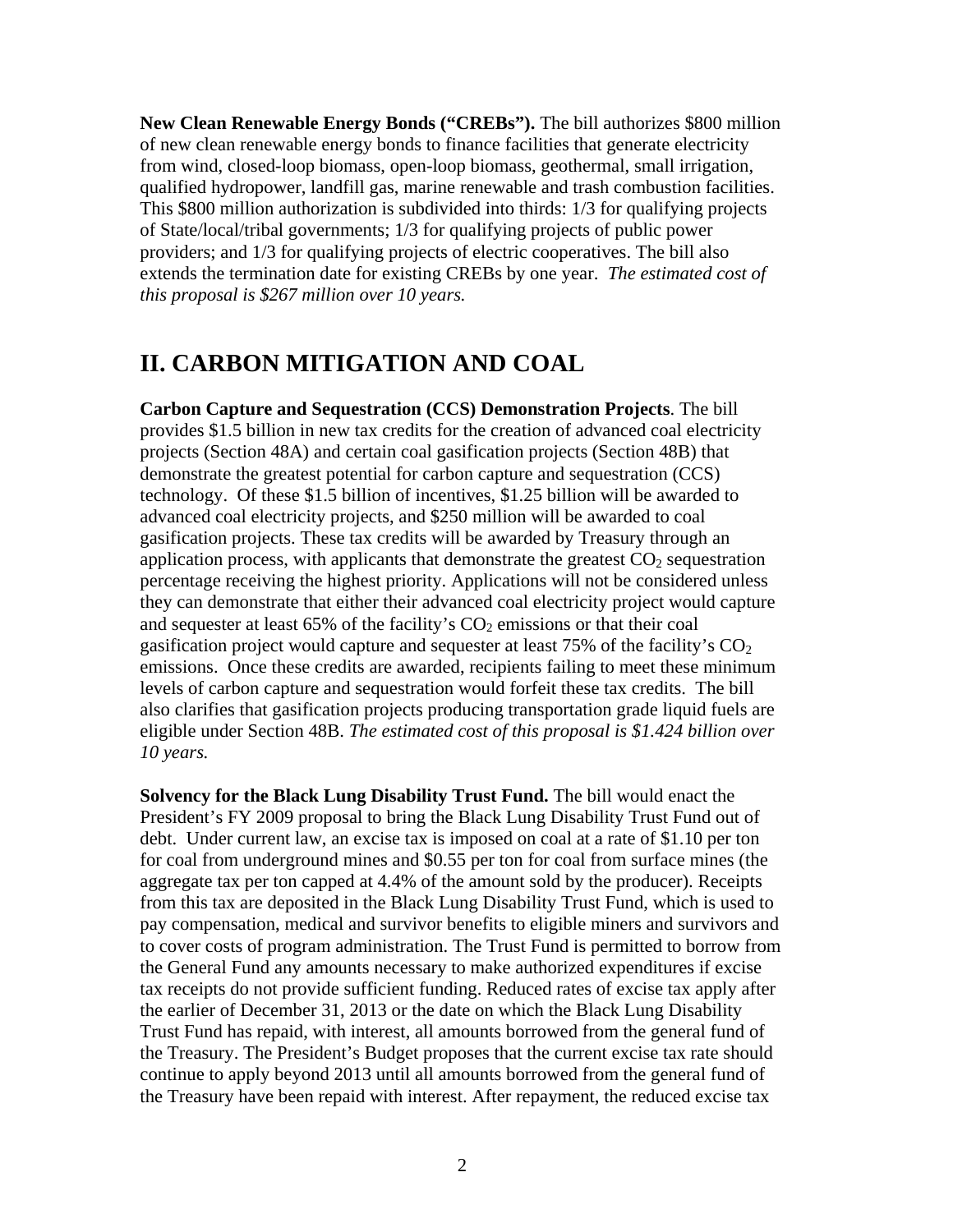rates of \$0.50 per ton for coal from underground mines and \$0.25 per ton for coal from surface mines would apply (aggregate tax per ton capped at 2 percent of the amount sold by the producer). The bill also includes the President's proposal to restructure Black Lung Trust Fund debt. *The proposal is estimated to raise \$1.287 billion over 10 years.* 

**CO2 Capture Credit.** The bill provides a \$10 credit per ton for the first 75 million metric tons of CO2 captured and transported from an industrial source for use in enhanced oil recovery and  $$20$  credit per ton for  $CO<sub>2</sub>$  captured and transported from an industrial source for permanent storage in a geologic formation. Qualifying facilities must capture at least 500,000 metric tons of  $CO<sub>2</sub>$  per year. The credit applies to CO**2** stored or used in the United States*. The estimated cost of this proposal is \$1.119 billion over ten years.* 

**Refund of Coal Excise Taxes Unconstitutionally Collected from Exporters**. The Courts have determined that the Export Clause of the Constitution prevents the imposition of the coal excise tax on exported coal and, therefore, taxes collected on such exported coal are subject to a claim for refund. The bill creates a new procedure under which certain coal producers and exporters may claim a refund of these excise taxes that were imposed on coal exported from the U.S. Under this procedure, coal producers or exporters that exported coal during the period beginning on or after 1/1/90 and ending on or before the date of enactment of the bill, may obtain a refund from Treasury of excise taxes paid on such exported coal and any interest accrued from date of overpayment. *The estimated cost is \$199 million over 10 years.* 

**Steel Industry Fuel:** The bill adds a credit for coal used in the manufacture of coke, a feedstock used in steel production. The credit amount is \$2 per barrel-equivalent of oil, available for facilities that place in service before January 1, 2010. *The estimated cost of this proposal is \$61 million over 10 years.* 

**Carbon Audit of the Tax Code**. The bill directs Treasury to request that the National Academy of Sciences undertake a comprehensive review of the tax code to identify tax provisions with the largest effect on carbon and other greenhouse gas emissions, and to estimate the magnitude of those effects. *This proposal has no revenue effect.* 

## **III. TRANSPORTATION & DOMESTIC FUEL SECURITY**

**Plug-in Electric Drive Vehicle Credit**. The bill establishes a new credit for plug-in electric drive vehicles. The credit for passenger vehicles and light trucks ranges from \$2500 to \$7500. Taxpayers may claim the full amount of the allowable credit up to the end of the first calendar quarter after the quarter in which the total number of qualified plug-in electric drive vehicles sold in the U.S. exceeds 250,000. The credit is available against the alternative minimum tax (AMT). *The estimated cost of this proposal is \$758 million over 10 years.*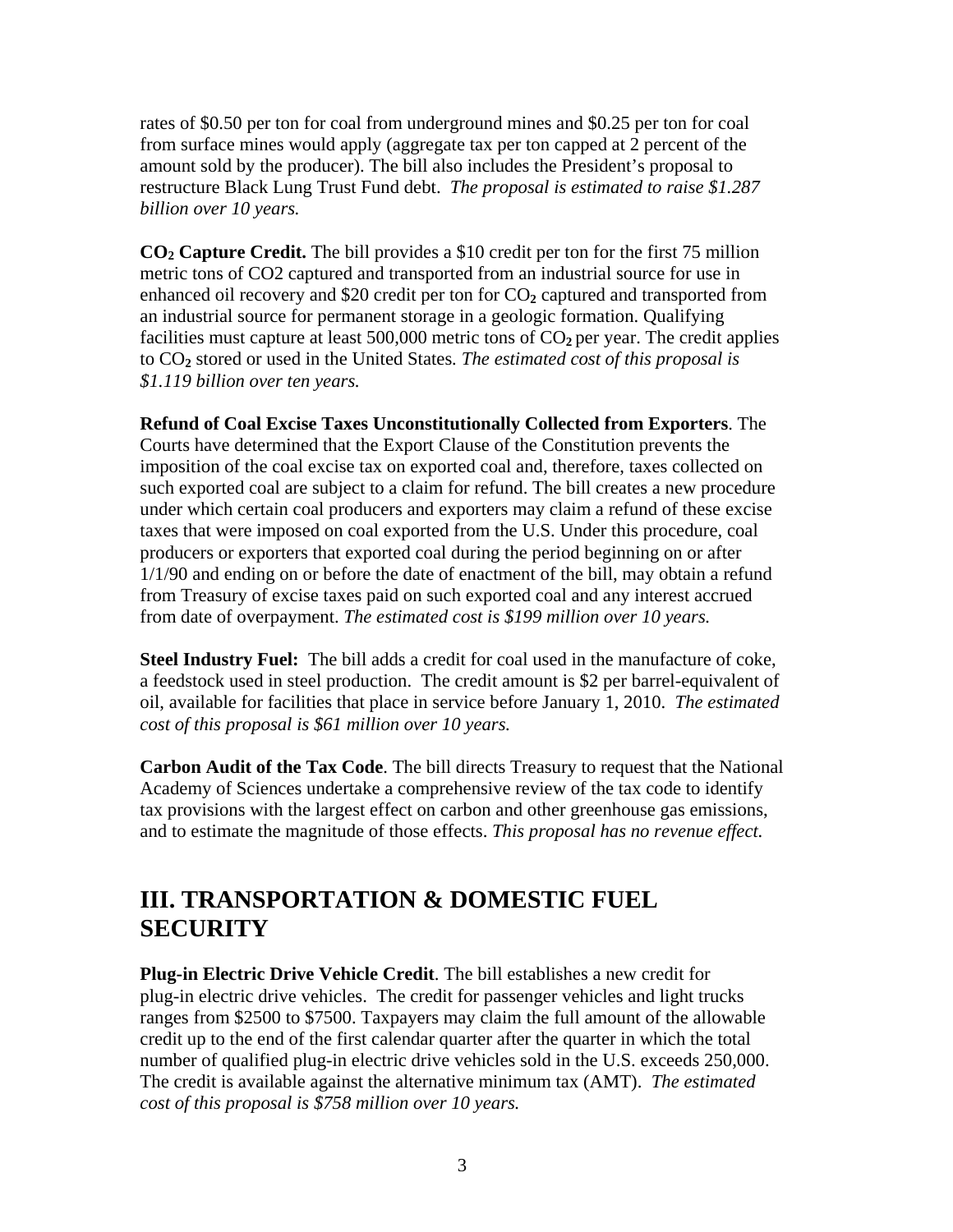#### **Incentives for Idling Reduction Units and Advanced Insulation for Heavy**

**Trucks.** The bill provides an exemption from the heavy vehicle excise tax for the cost of idling reduction units, such as auxiliary power units (APUs), which are designed to eliminate the need for truck engine idling (e.g., to provide heating, air conditioning, or electricity) at vehicle rest stops or other temporary parking locations. The bill also exempts the installation of advanced insulation, which can reduce the need for energy consumption by transportation vehicles carrying refrigerated cargo. Both exemptions are intended to reduce carbon emissions in the transportation sector. *The estimated cost of this proposal is \$95 million over 10 years.* 

**Bicycle Commuters.** The bill allows employers to provide employees who commute to work by bicycle limited fringe benefits to offset the costs of such commuting (e.g., storage). *The estimated cost of this proposal is \$10 million over 10 years.*

**Expansion of Allowance for Cellulosic Biofuels Property**. Taxpayers are allowed to immediately write off 50% of the cost of facilities that produce cellulosic biofuels ethanol if such facilities are placed in service before January 1, 2013. The bill makes this benefit available for the production of other cellulosic biofuels in addition to cellulosic ethanol. *This proposal is estimated to be revenue neutral over 10 years.*

**Extension of Biodiesel Production Tax Credit; Extension and Modification of Renewable Diesel Tax Credit**. The bill extends the \$1.00 per gallon production tax credit for biodiesel and the 10¢/gallon credit for small biodiesel producers through 2009. The bill also extends the \$1.00 per gallon production tax credit for diesel fuel created from biomass. The bill eliminates the current-law disparity in credit for biodiesel and agri-biodiesel, and eliminates the requirement that renewable diesel fuel must be produced using a thermal depolymerization process. As a result, the credit will be available for any diesel fuel created from biomass without regard to the process used, so long as the fuel is usable as home heating oil, as a fuel in vehicles, or as aviation jet fuel. Diesel fuel created by co-processing biomass with other feedstocks (e.g., petroleum) will be eligible for the 50¢/gallon tax credit for alternative fuels. Biodiesel imported and sold for export will not be eligible for the credit effective May 15, 2008. *The estimated cost of this proposal is \$451 million over 10 years.* 

**Extension and Modification of Alternative Fuels Credit.** The bill extends the alternative fuel excise tax credit under Section 6426 through December 31, 2009 for all fuels except hydrogen (which maintains its current-law expiration date of September 30, 2014). Beginning 10/1/09, qualified fuel derived from coal through the Fischer-Tropsch process must be produced at a facility that separates and sequesters at least 50% of its  $CO<sub>2</sub>$  emissions. This sequestration requirement increases to 75% on 12/31/09. The proposal further provides that biomass gas versions of liquefied petroleum gas and liquefied or compressed natural gas, and aviation fuels qualify for the credit. *The estimated cost of this proposal is \$61 million over 10 years.*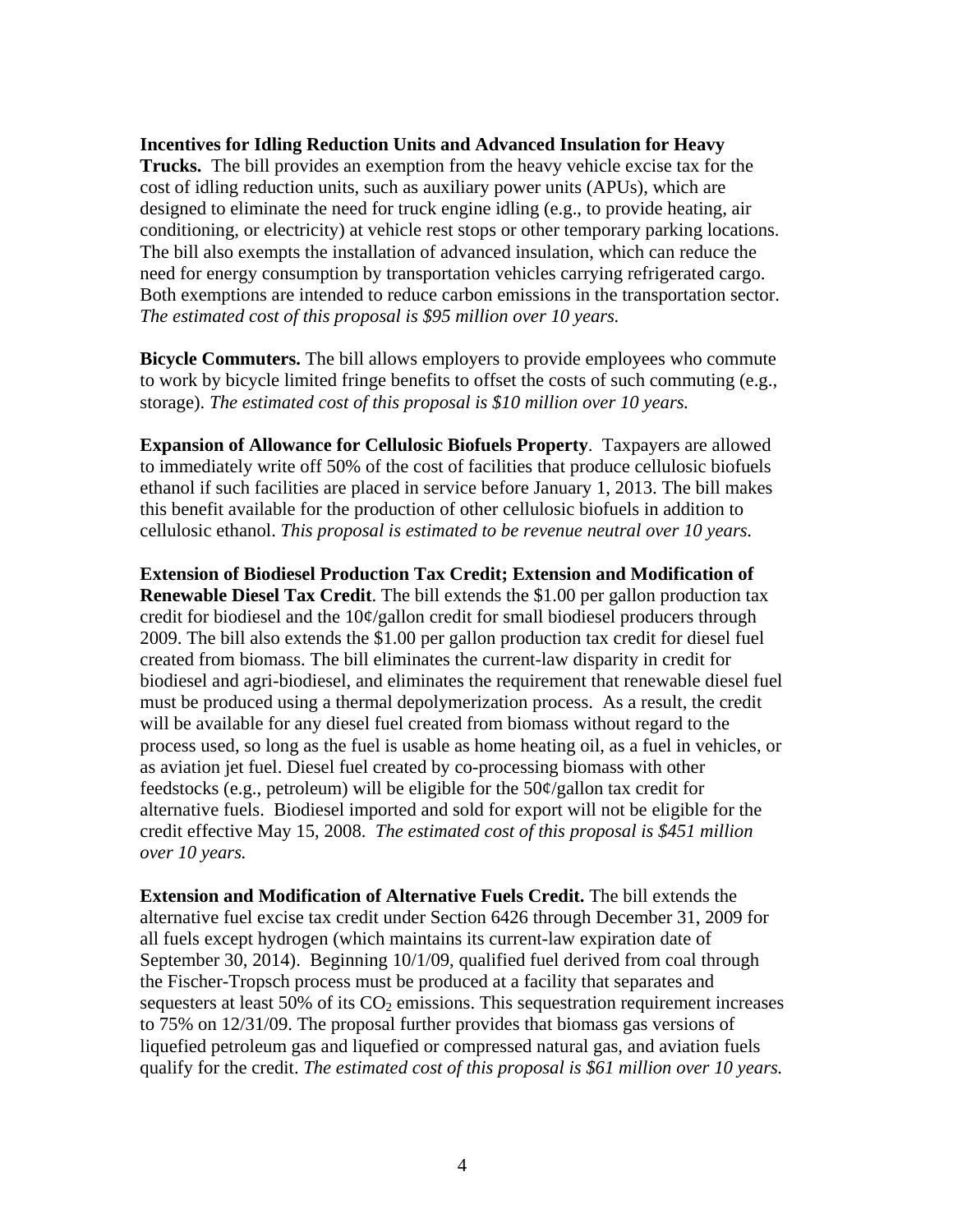**Extension and Expansion of the Alternative Refueling Stations Credit**. The bill extends the 30% credit for alternative refueling property, such as natural gas or E85 pumps, through 2010. The bill also adds electric vehicle recharging property to the types of property eligible for the credit. The credit for hydrogen refueling property is unchanged. *The estimated cost of this proposal is \$87 million over 10 years.* 

**Publicly Traded Partnership Income Treatment of Alternative Fuels**. The proposal permits publicly traded partnerships to treat income derived from the transportation, or storage of certain alternative fuels, as well as anthropogenic CO2, as qualifying income for purposes of the publicly traded partnership rules. *The estimated cost of this proposal is \$119 million over 10 years.* 

**Percentage Depletion for Marginal Wells**. The proposal extends for 2009 the suspension on the taxable income limit for purposes of depreciating a marginal oil or gas well. *The estimated cost of this proposal is \$124 million over 10 years.*

**Refinery Expensing**. The Energy Policy Act of 2005 established a temporary expensing provision for refinery property which increases total capacity by 5% or which processes nonconventional feedstocks at a rate equal or greater to 25% of the total throughput of the refinery. This bill extends both the refinery expensing contract requirement and the placed-in-service requirement for this expensing provision for two years. The bill also qualifies refineries directly processing shale or tar sands for this provision. *The estimated cost of this proposal is \$894 million over 10 years.* 

### **IV. ENERGY CONSERVATION AND EFFICIENCY**

**Qualified Energy Conservation Bonds**. The bill creates a new category of tax credit bonds to finance State and local government initiatives designed to reduce greenhouse emissions. There is a national limitation of \$800 million, allocated to States, municipalities and tribal governments*. The estimated cost of this proposal is \$276 million over 10 years.* 

**Extension and Modification of Credit for Energy-Efficiency Improvements to Existing Homes.** The bill extends the tax credit for energy-efficient existing homes for 2009, and includes energy-efficient biomass fuel stoves as a new class of energyefficient property eligible for a consumer tax credit of \$300. The proposal also clarifies the efficiency standard for water heaters*. The estimated cost of this proposal is \$827 million over 10 years.* 

**Extension of Energy-Efficient Buildings Deduction**. Current law allows taxpayers to deduct the cost of energy-efficient property installed in commercial buildings. The amount deductible is up to \$1.80 per square foot of building floor area for buildings achieving a 50% energy savings target. The energy savings must be accomplished through energy and power cost reductions for the building's heating, cooling,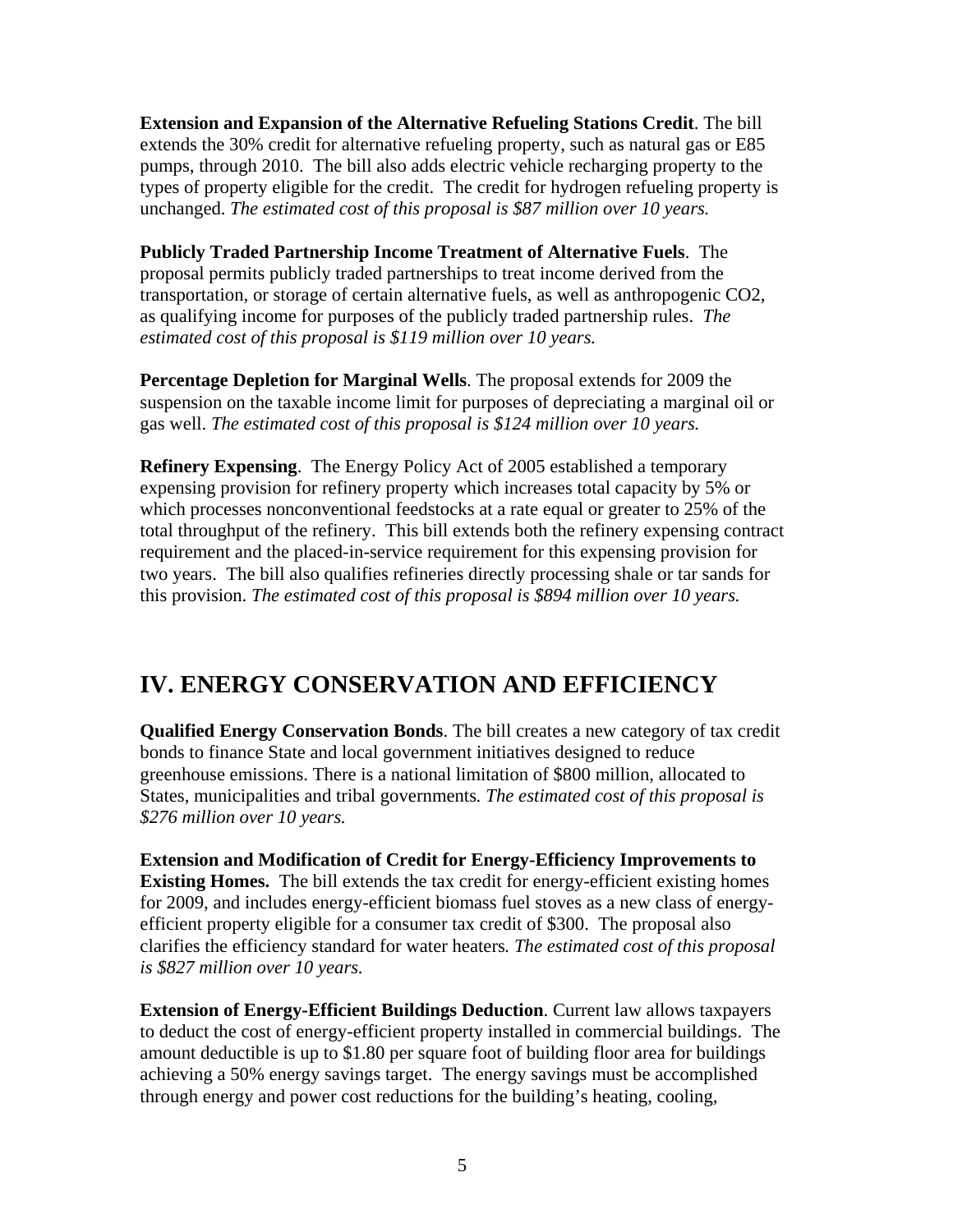ventilation, hot water, and interior lighting systems. This bill extends the energyefficient commercial buildings deduction for five years, through December 31, 2013. *The estimated cost of this proposal is \$891 million over 10 years.*

**Extension of Credit for Energy-Efficiency Improvements to New Homes**. Under current law, contractors receive a credit for the construction of energy-efficient new homes that achieve a 30% or 50% reduction in heating and cooling energy consumption relative to a comparable dwelling. The credit equals \$1,000 for homes meeting a 30% efficiency standard, \$2,000 for homes meeting a 50% standard. The bill extends the new energy efficient home tax credit through 2009. *The estimated cost of this proposal is \$61 million over 10 years.* 

**Modification and Extension of Energy-Efficient Appliance Credit**. Manufacturers receive a tax credit for the production of energy-efficient dishwashers, clothes washers and refrigerators. Credit is provided only for appliances that are U.S. produced. The bill increases the credit's standards and amounts, and extends the credit for appliances manufactured through 2010. *The estimated cost of this proposal is \$322 million over 10 years.*

**Accelerated Depreciation for Smart Meters and Smart Grid Systems**. The bill provides accelerated depreciation for smart electric meters and smart electric grid equipment. Under current law, taxpayers are generally able to recover the cost of this property over a 20-year period. The bill allows taxpayers to recover the cost of this property over a 10-year period, unless the property already qualifies under a shorter recovery schedule. *The estimated cost of this proposal is \$915 million over 10 years.* 

**Extension and Modification of Qualified Green Building and Sustainable Design Project Bond.** The bill extends the authority to issue qualified green building and sustainable design project bonds through the end of 2012. The bill also clarifies the application of the reserve account rules to multiple bond issuances. *The estimated cost of this proposal is \$45 million over 10 years.* 

**Investments in Recycling**. The bill allows taxpayers to claim accelerated depreciation for purchase of equipment used to collect, distribute or recycle a variety of commodities. *The estimated cost of this proposal is \$162 million over 10 years.*